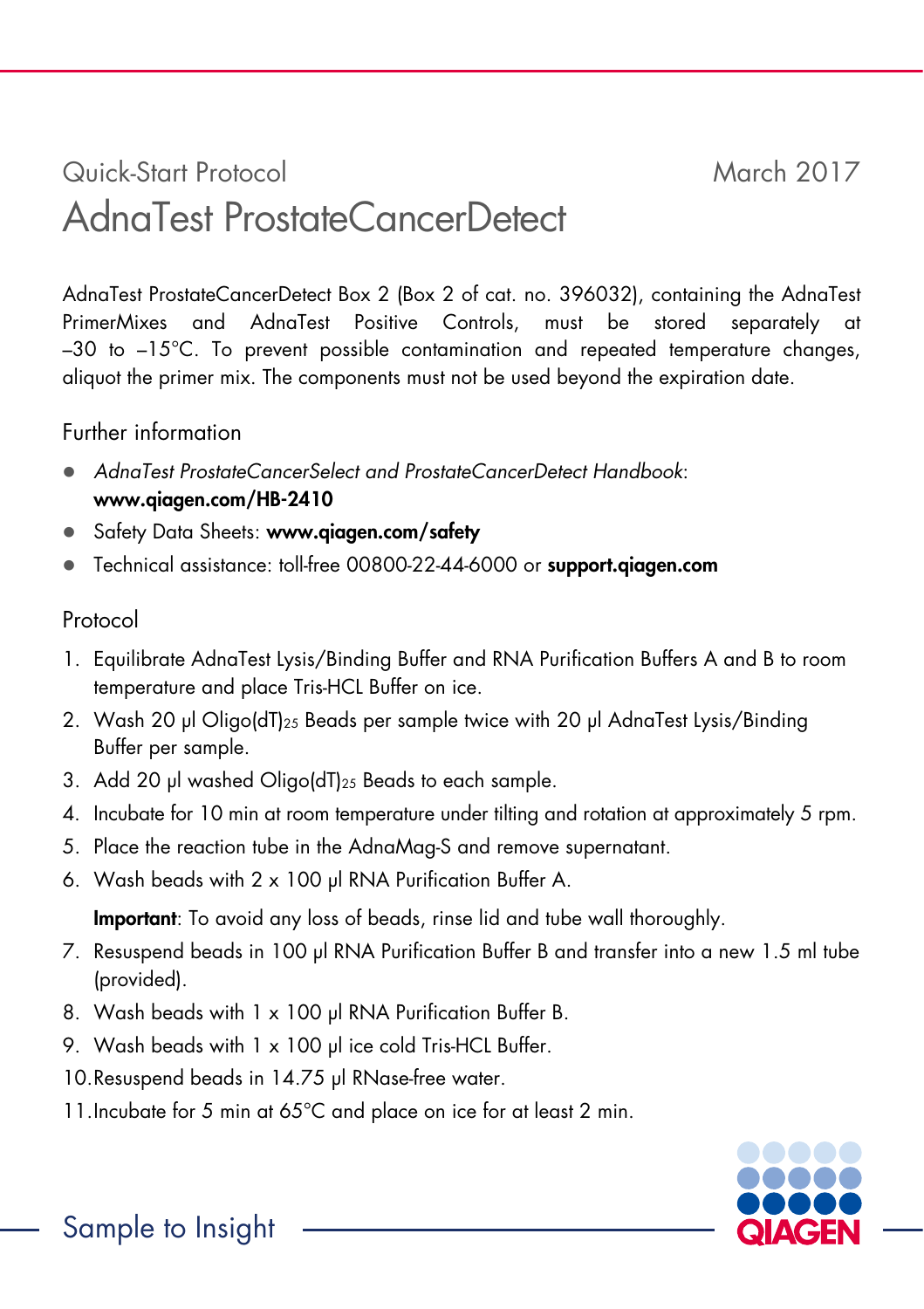## 12.Continue with reverse transcription; see Table 1 and Table 2.

|  |  | Table 1. Reverse transcription reaction setup |  |  |
|--|--|-----------------------------------------------|--|--|
|--|--|-----------------------------------------------|--|--|

| Component                             | Volume      |
|---------------------------------------|-------------|
| <b>RT</b> master mix                  |             |
| 10x Buffer RT                         | $2.0$ $\mu$ |
| dNTP Mix (5 mM each dNTP)             | $2.0$ $\mu$ |
| RNase inhibitor, 40 U/µl (Promega)    | $0.25$ pl   |
| Sensiscript Reverse Transcriptase     | $1.0 \mu$   |
| <b>Template RNA*</b>                  |             |
| mRNA/bead complex or RNase-free water | $14.75 \mu$ |
| <b>Total volume</b>                   | $20.0$ pl   |

\* As RT control add 14.75 μl of RNase-free water instead of mRNA/bead complex. The volume of the mRNA/bead complex may vary slightly. Always use the total volume of this in the reverse transcription reaction.

#### Table 2. Reverse transcription program

| <b>Step</b>           | Time     | Temperature    |
|-----------------------|----------|----------------|
| Reverse transcription | 60 min   | $37^{\circ}$ C |
| Denaturation          | 5 min    | $93^{\circ}$ C |
| Cooling               | $\infty$ | $4^{\circ}$ C  |

13.Continue with multiplex PCR (Table 3 and Table 4) and singleplex PCR (Table 5 and Table 6) or store cDNA at –20°C for a maximum of 4 weeks.

## Table 3. Preparation of the multiplex PCR (AdnaTest ProstateDetect)

| Component                                                                                         | Volume    |
|---------------------------------------------------------------------------------------------------|-----------|
| Multiplex PCR master mix                                                                          |           |
| HotStarTaq Master Mix                                                                             | $12.5$ pl |
| RNase-free water                                                                                  | $4.5$ pl  |
| PrimerMix ProstateDetect                                                                          | $4.0$ pl  |
| cDNA or<br>RT control or<br>Negative control (RNase-free water) or<br>Positive Control (C+) each: | $4.0$ pl  |
| <b>Total volume</b>                                                                               | $25.0$ pl |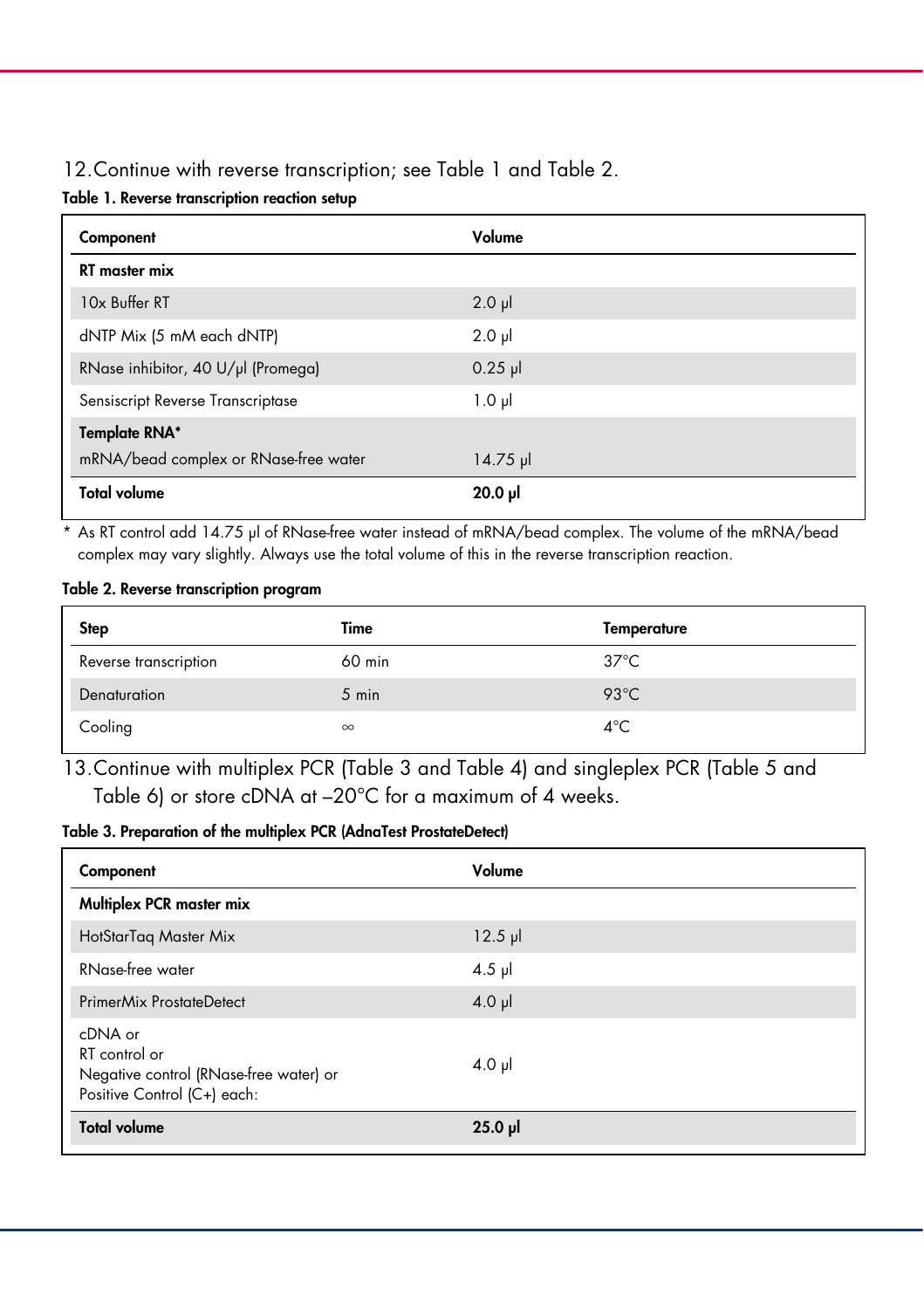## Table 4. PCR cycling program (AdnaTest ProstateDetect)

|                                             | <b>Temperature</b> | Time            |
|---------------------------------------------|--------------------|-----------------|
| Initial activation step                     | 95°C               | $15$ min        |
| 3-step cycling (42 cycles)<br>Denaturation: | $94^{\circ}$ C     | 30 <sub>s</sub> |
| Annealing:                                  | $61^{\circ}$ C     | 30 <sub>s</sub> |
| Extension:                                  | $72^{\circ}$ C     | 30 <sub>s</sub> |
| Number of cycles:                           | 42                 |                 |
| <b>Final extension:</b>                     | $72^{\circ}$ C     | 10 min          |
| Cool-down:                                  | $4^{\circ}$ C      | $\infty$        |

## Table 5. Preparation of the singleplex PCR (AdnaTest AR-Detect)

| Component                                                                                         | Volume       |
|---------------------------------------------------------------------------------------------------|--------------|
| Singleplex PCR master mix                                                                         |              |
| HotStarTag Master Mix                                                                             | $12.5$ $\mu$ |
| RNase-free water                                                                                  | $4.5$ µ      |
| PrimerMix AR-Detect                                                                               | $4.0$ pl     |
| cDNA or<br>RT control or<br>Negative control (RNase-free water) or<br>Positive Control (C+) each: | $4.0$ pl     |
| <b>Total volume</b>                                                                               | $25.0$ pl    |